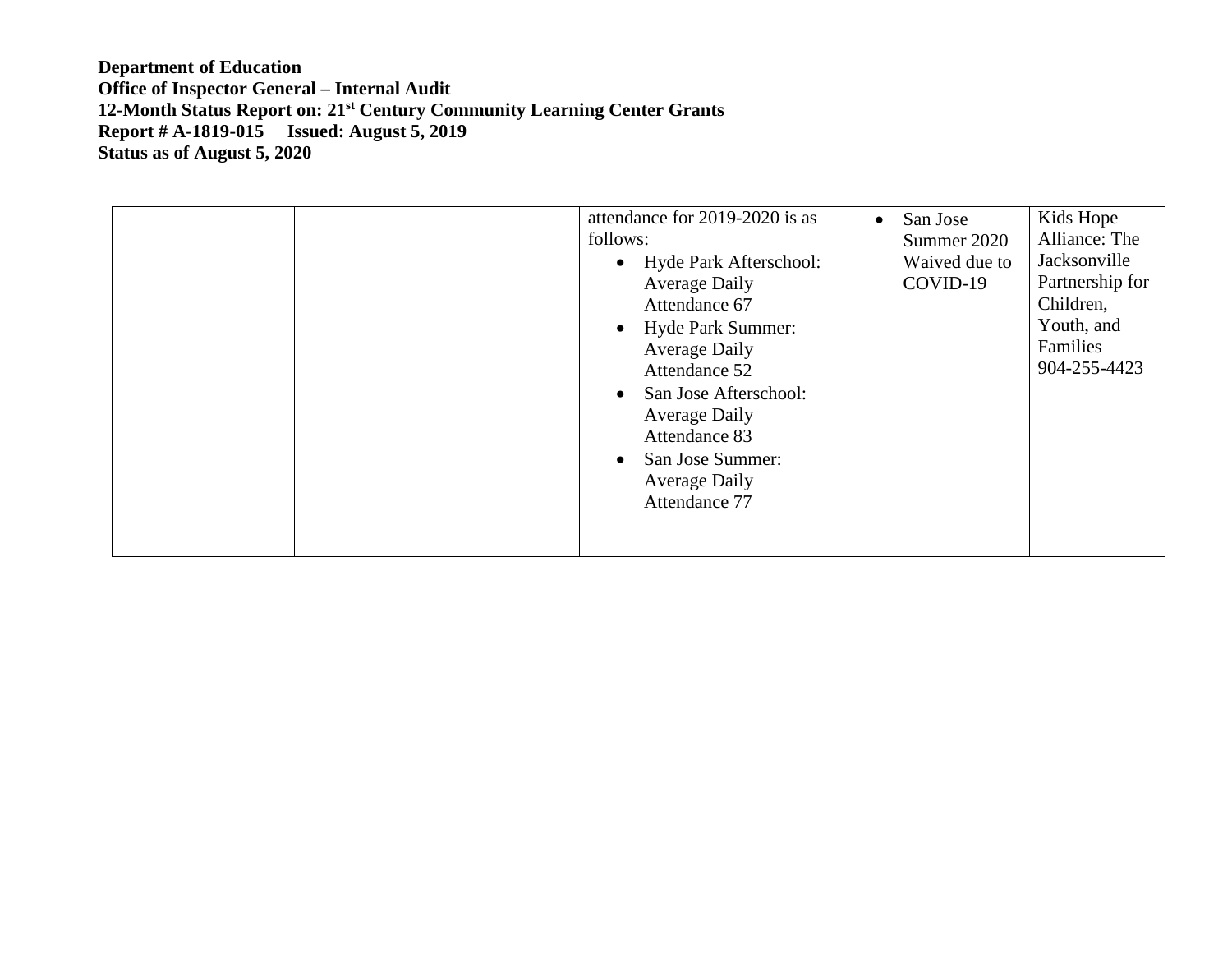| <b>Finding</b>       | <b>Recommendation(s)</b>             | <b>Previous Management</b><br><b>Responses</b> | <b>Management</b><br><b>Response</b><br>as of August 5, 2020 | Anticipated<br><b>Completion</b><br>Date & Contact |
|----------------------|--------------------------------------|------------------------------------------------|--------------------------------------------------------------|----------------------------------------------------|
| BFCO did not always  | We recommend BFCO review             | <b>August 5, 2019 - Concur. We</b>             | <b>BFCO</b> has continued                                    | Completed                                          |
| approve deliverables | deliverables within five business    | have instituted the use of                     | to work with staff on                                        |                                                    |
| in a timely manner   | days as mandated by the grant        | deliverables review checklists                 | deliverable review                                           |                                                    |
|                      | agreements. We recommend             | that record the date of                        | processes. As new                                            |                                                    |
|                      | BFCO document correspondence         | deliverable receipt and date of                | staff are bombarded,                                         |                                                    |
|                      | with providers after submission of   | review. These are made                         | they are trained in the                                      |                                                    |
|                      | deliverables in order to accurately  | available to our subrecipients                 | expectations of                                              |                                                    |
|                      | track outstanding requests and final | and have helped with more                      | deliverables review.                                         |                                                    |
|                      | submissions. We additionally         | timely submission and review                   | While there have been                                        |                                                    |
|                      | recommend BFCO enhance               | by all parties. Each staff person              | challenges updating                                          |                                                    |
|                      | controls to ensure deliverables are  | responsible for deliverables                   | the database due to                                          |                                                    |
|                      | reviewed timely in the event of      | review must record the date of                 | telework (connections)                                       |                                                    |
|                      | staff turnover. This should include  | the review and approval into                   | are slow via VPN), our                                       |                                                    |
|                      | supervisory review to periodically   | our internal database.                         | staff have instituted                                        |                                                    |
|                      | ensure deliverables are reviewed     |                                                | "work arounds" to aid                                        |                                                    |
|                      | and approved in a timely manner      | We will institute a review                     | in the process.                                              |                                                    |
|                      |                                      | process where each Lead will                   |                                                              |                                                    |
|                      |                                      | conduct a review of the                        | The Leads have begun                                         |                                                    |
|                      |                                      | specialists work through a                     | to review the                                                |                                                    |
|                      |                                      | random sampling of their                       | specialists work and                                         |                                                    |
|                      |                                      | programs and provide support                   | are providing                                                |                                                    |
|                      |                                      | to staff if any issues arise.                  | assistance to those                                          |                                                    |
|                      |                                      |                                                | specialists who are in                                       |                                                    |
|                      |                                      |                                                | need of support with                                         |                                                    |
|                      |                                      |                                                | meeting the deadlines.                                       |                                                    |